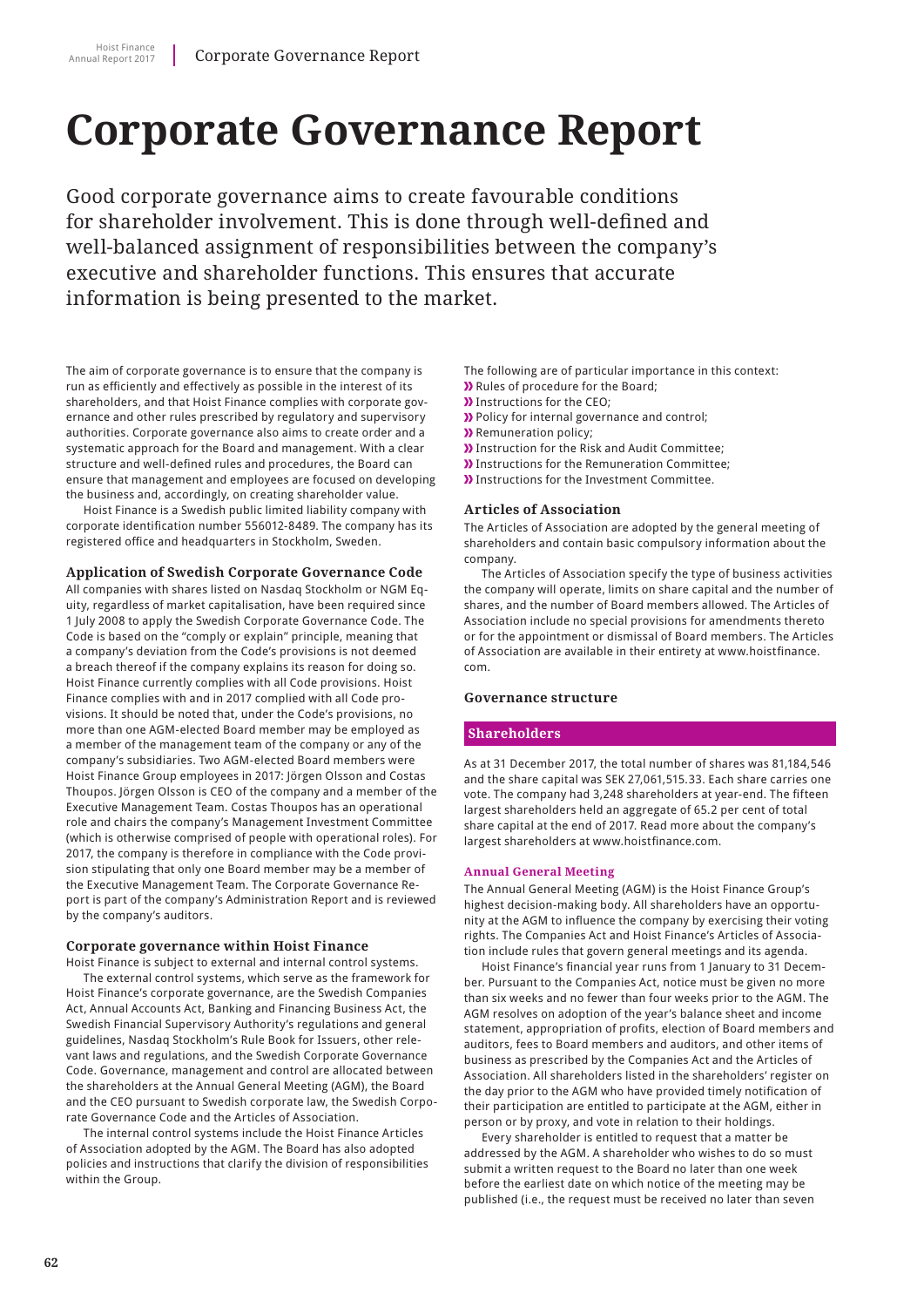weeks prior to the AGM). Pursuant to Chapter 7, Section 32 of the Companies Act, all shareholders are entitled to ask the Board and CEO questions about matters addressed during the AGM and about the financial situation of the company and the Group.

#### **2017 Annual General Meeting**

The most recent AGM was held on 28 April 2017 in Stockholm. 91 shareholders, representing 46.5 per cent of the shares and votes in the company, were present at the AGM. The CEO, the majority of Board members, the company's auditor, the Chairman of the Nomination Committee and the CFO also participated in the AGM.

- In accordance with recommendations from the Board and the Nomination Committee, the AGM resolved, among other things: **)** To adopt the balance sheet and income statements;
- **>>** To distribute a dividend of SEK 1.30 per share;
- **)** To discharge Board members and the CEO from liability;
- To re-elect Board members Ingrid Bonde, Liselotte Hjorth, Jörgen Olsson, Costas Thoupos and Gunilla Öhman. Cecilia Daun Wennborg, Malin Eriksson and Joakim Rubin were elected new Board members. The AGM re-elected Ingrid Bonde as Chairman of the Board. Former Board members Annika Poutiainen and Magnus Uggla resigned from the Board at the AGM
- On fees for the Chairman of the Board and other Board members;
- To re-elect KPMG, represented by Anders Bäckström, as auditor for the period until the close of the next AGM and to pay auditor's fees based on approved invoice;
- On instructions for the Nomination Committee;
- To adopt guidelines for remuneration of senior executives;
- **D** To authorise the Board to issue shares;
- **X** To amend the Hoist Finance Articles of Association.

The complete minutes of the 2017 AGM are available at www.hoistfinance.com

#### **2018 Annual General Meeting**

The 2018 AGM will be held at GT30, Grev Turegatan 30 in Stockholm, on Wednesday, 16 May 2018, at 3:00 p.m.

The Nomination Committee is comprised of representatives of the three largest shareholders, as recorded in the shareholders' register as at the final banking day in August of each year, and the Chairman of the Board. The Chairman is also responsible for convening the Committee's first meeting. If a shareholder who is offered to serve on the Nomination Committee declines, the inquiry shall instead be offered to the largest shareholder in line. The Committee's composition will be changed to reflect any changes to shareholder structure.

The Nomination Committee submits proposals for the election of the AGM Chairman, members of the Board of and Chairman of the Board, fees to Board members and proposals for the election of and fees to auditors. The Committee conducts its work in the interest of all shareholders. Instructions for the Nomination Committee and options for submitting proposals to the Committee are available on the company's website, www.hoistfinance.com.

The Nomination Committee is comprised of the following members: Ingrid Bonde (Board Chairman of Hoist Finance), Jan Andersson (representing Swedbank Robur Fonder AB), Per Josefsson (representing Carve Capital AB) and Rickard Wilson (representing Zeres Capital). The Committee held three minuted meetings ahead of the 2018 AGM and maintained regular contact between meetings. The Committee also held individual interviews with current and proposed Board members.

The Nomination Committee's proposals, report on Committee work performed in preparation for the 2018 AGM, and information on proposed Board members and auditors are published in conjunction with the AGM notice.

#### **Board of Directors**

Pursuant to the Articles of Association, Hoist Finance's Board shall be comprised of at least three and no more than nine members. Members of the Board are appointed by the AGM for a one-year term. In accordance with the resolution of the 2017 AGM, the Board is comprised of Ingrid Bonde (Chairman), Cecilia Daun Wennborg, Malin Eriksson, Liselotte Hjorth, Jörgen Olsson, Joakim Rubin, Costas Thoupos and Gunilla Öhman. Former Board members Annika Poutiainen and Magnus Uggla resigned from the Board at the AGM.

At the end of the financial year, the Board had five female and three male members. Two of the eight Board members – Jörgen Olsson and Costas Thoupos – were employed by the Group in 2017. Jörgen Olsson is CEO of the company and a member of the Executive Management Team. Costas Thoupos has an operational role and chairs the company's Management Investment Committee (which is otherwise comprised of people with operational roles). All Board members, with the exception of these two, were independent in relation to the company's major shareholders (as defined in item 4.4 of the Swedish Corporate Governance Code), the company and the Executive Management Team in 2017. For further information on the Board members, see the section on the company's Board of Directors and Executive Management team and the company's website, www.hoistfinance.com.

See Note 5 for details on the remuneration of the Board of Directors.

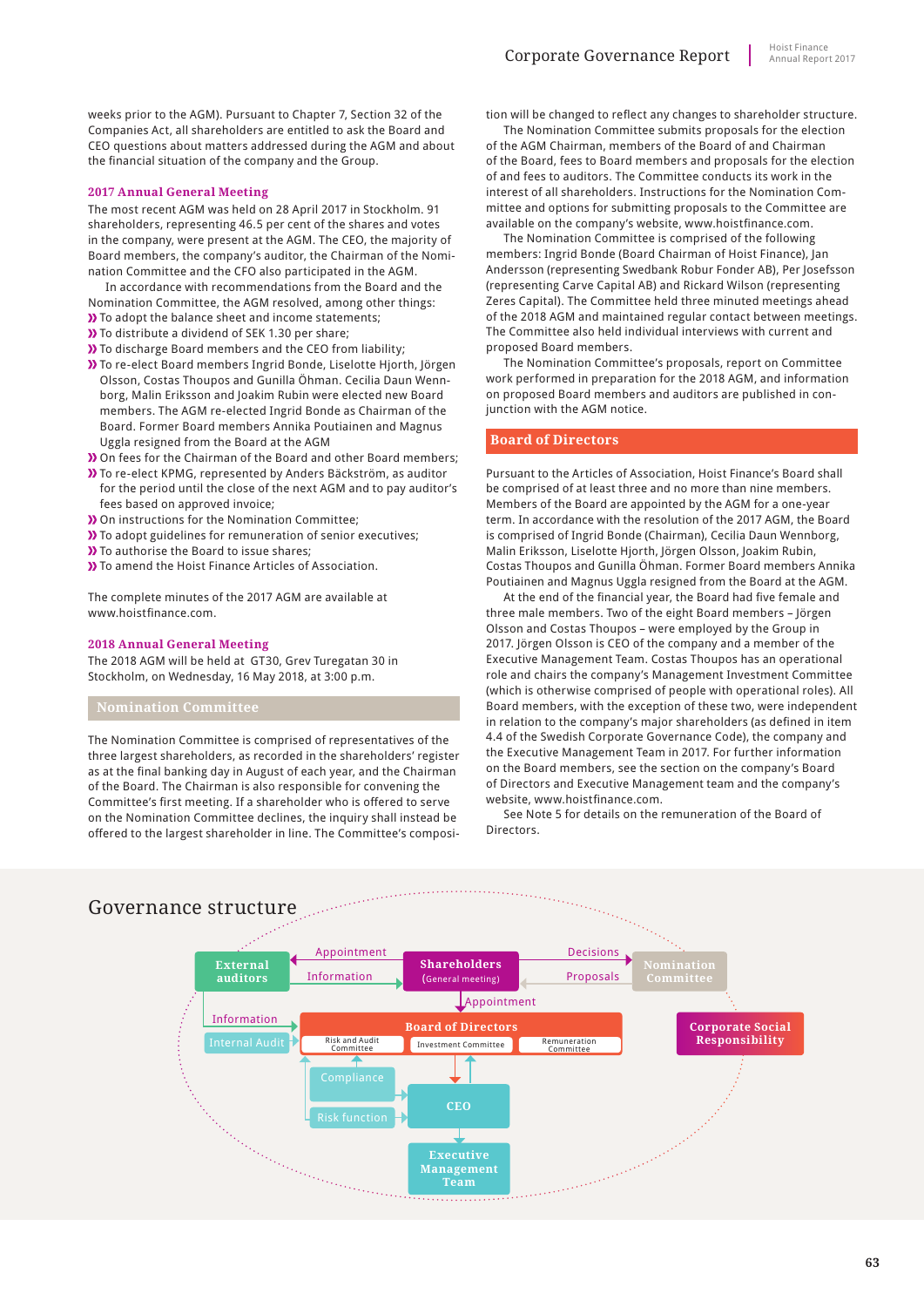#### **Diversity policy**

The company's Board as a whole is to have collective expertise, experience and background in the company's business operations and the capacity to identify and understand the risks such operations entail. The objective is to have a Board comprised of members of varying ages, genders, geographic origins, and educational and professional backgrounds that, taken together, is conducive to independent and critical reflection. The company's Board has adopted a Diversity Policy applicable to the Board. To achieve a diverse Board, in preparing its proposal to the AGM, the Nomination Committee takes into consideration item 4.1 of the Swedish Corporate Governance Code, the Board's Diversity Policy and the European Banking Authority's guidelines on eligibility assessments for Board members. The company continuously evaluates the composition of the Board and believes that its composition was satisfactory in 2017.

#### **Work of the Board**

The primary task of the Board is to serve the interests of the shareholders and the company. The Board is responsible for the company's organisation and management of the company's affairs, and for ensuring that the Group is suitably structured to enable the company to optimally exercise its ownership responsibilities with respect to Group subsidiaries. The Board is responsible for ensuring that the company complies with applicable laws and regulations, the Articles of Association and the Swedish Corporate Governance Code. The Board is obliged to regularly assess the company and Group's financial situation and ensure that the company's organisation is structured to enable satisfactory monitoring of its accounting, management of assets, and general financial situation.

The Board adopts financial targets for the company, decides on the company's strategy and business plans and ensures good internal control and risk management.

The Board's duties and working methods are regulated by the Companies Act, the Articles of Association and the Swedish Corporate Governance Code. The Banking and Financing Business Act also regulates the duties and work of the Board.

The Board has adopted written rules of procedure and instructions on internal reporting for the Board that deal with:

- 1. The Board's duties and responsibility
- 2. Members of the Board;
- 3. Chairman of the Board;
- 4. Board meetings; and
- 5. Board Committees.

#### **Board meetings in 2017**

A total of 14 minuted Board meetings were held in 2017: seven ordinary meetings, one statutory meeting and six extraordinary meetings. All Board members attended these meetings, with exception of the Board meetings held on 26 April 2017 and 28 April 2017 in which Costas Thoupos did not participate. The CFO and the Board's secretary participated in Board meetings. Hoist Finance employees also participated in Board meetings to reports on specific issues.

The Board's work follows an annual plan. This may be adjusted, however, depending on the year's events and projects. Ordinary Board meetings are held in conjunction with the company's reporting: the annual accounts and proposed divided were addressed in February, the Annual Report and issued related to the AGM in March, the interim accounts in April, July and October, strategy in June, and the budget and business plan for the coming year in December. As a rule, governance documentation and instructions are adopted at the statutory Board meeting and at ordinary meetings the Board receives regular reports from its Committee and control functions.

The matters addressed by the Board in 2017 included the following: the recruitment of Klaus-Anders Nysteen as the new Managing Director and CEO, changes to the legal structure, sustainability, safety and remuneration issues, and the issue of new debt instruments. The Board also held a meeting with the external auditors without the Executive Management Team in attendance.

#### **Training for the Board**

The Board received training in varying subjects during 2017, for example, risk management, regulatory compliance, insider rules, requirements concerning the disclosure of information concerning the operations (Pillar 3), new and changed rules, and particular focus on the company's operations and investment process.

# **Board Committees**

#### **Risk and Audit Committee**

The Risk and Audit Committee serves in an advisory capacity and prepares issues for consideration and decision by Hoist Finance's Board. The Risk and Audit Committee also had a mandate to make decisions in matters regarding the procurement of non-auditrelated services from external auditors. The Committee is responsible for motioning and ensuring the quality of financial reporting and the effectiveness of the company's internal control and tasks performed by the Internal Audit, Risk Control and Compliance func-



# Work of the Board in 2017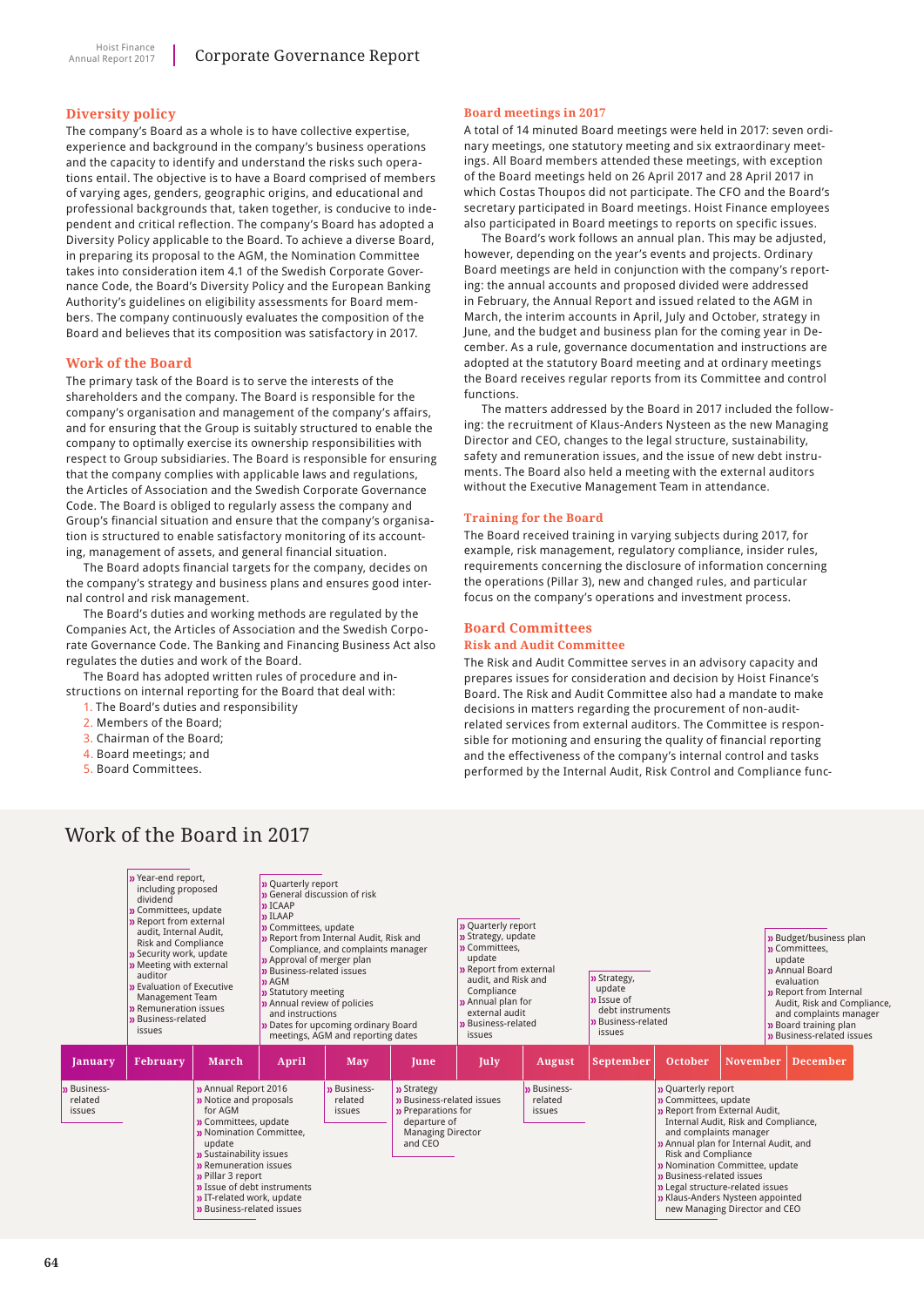tions. The Committee also discusses valuation issues and other assessments pertaining to the annual accounts. In matters relating to the external audit, the Risk and Audit Committee is, notwithstanding the Board's other responsibilities and duties, to regularly meet with and reviews reports from the company's external auditors in order to remain informed about the focus and scope of the audit and to discuss the coordination of the external and internal audit with the external auditor. The Risk and Audit Committee is to inform the Board about audit results, the manner in which the audit contributed to the reliability of financial reporting, and the role played by the Committee in the process. The Committee is to also remain informed about Swedish Inspectorate of Auditors' quality control of the company's external auditors and is responsible for the auditors' independence and impartiality and the selection procedure for auditor recommendation. The Committee is required to meet at least four times per financial year.

The Risk and Audit Committee has at least three members appointed by the Board on an annual basis. Committee members may not be employed by the company. One member is elected Committee Chairman. The Chairman may not be the Board Chairman of Hoist Finance. Since the 2017 AGM, the Risk and Audit Committee members have been Cecilia Daun Wennborg (Chairman), Ingrid Bonde and Gunilla Öhman. Annika Poutiainen was Chairman of the Committee until 28 April 2017. The company's employees and the external auditors may be summoned to Committee meetings to provide details on specific reports or issues. Committee meeting minutes are recorded and available to all Board members. The Committee Chairman reports to the Board at all Board meetings concerning the issues discussed and proposed at Committee meetings. The Committee held seven meetings in 2017, with all members in attendance at these meetings.

#### **Remuneration Committee**

The Remuneration Committee's primary task is to prepare the Board to make decisions on remuneration policies, remuneration and other terms of employment for Executive Management Team members and control function employees. The Committee is to monitor and evaluate ongoing variable remuneration programmes for the Executive Management Team and those completed during the year, as well as the application of the remuneration guidelines for senior executives resolved on by the AGM and the Group's remuneration structure and remuneration levels.

The Remuneration Committee is to have at least two members appointed by the Board on an annual basis. All members must be independent in relation to the company, the company's management and the company's major shareholders. The Remuneration Committee meets at least twice per financial year. Since 28 April 2017, the Board's Remuneration Committee members have been Ingrid Bonde (Chairman) and Gunilla Öhman. Company employees may be summoned to Committee meetings to provide details on specific reports or issues. Remuneration Committee meeting minutes are recorded and available to Board members. The Committee Chairman reports to the Board at all Board meetings concerning the issues discussed and proposed at Committee meetings. The Committee held seven meetings in 2017, with all members in attendance at these meetings.

#### **Investment Committee**

The Investment Committee is a preparatory and decision-making committee. Its responsibilities include evaluating and approving standard portfolio acquisitions valued at EUR 50 million or more, portfolio acquisitions not considered to be standard valued at EUR 15 million or more, and investments that require approval of the Swedish Financial Supervisory Authority. The Investment Committee is to have at least three members appointed by the Board on an annual basis. The Chairman must be independent in relation to the company and the company's management, and may not be the Board Chairman of Hoist Finance. The Committee meets at least

four times per financial year and whenever a Committee decision or recommendation is required as per the company's Investment Policy. Since 28 April 2017, the Board's Investment Committee has been comprised of Liselotte Hjorth (Chairman), Malin Eriksson, Jörgen Olsson, Joakim Rubin and Costas Thoupos. Magnus Uggla was a member of the Committee until 28 April 2017. Company employees may be summoned to Committee meetings to provide details on investment data. Committee meeting minutes are recorded and available to all Board members. The Committee Chairman reports to the Board at all Board meetings concerning the issues discussed, proposed and decided on at Committee meetings. The Committee held 10 meetings in 2017, with all members in attendance at these meetings with the exception of the meeting on 7 February, when Jörgen Olsson and Magnus Uggla were not in attendance, the meeting on 2 April, when Jörgen Olsson and Costas Thoupos were not in attendance, and the meetings of 15 May and 9 June, when Jörgen Olsson was not in attendance.

With respect to standard investments valued at less than EUR 50 million or non-standard investments valued at less than EUR 15 million, provided such investments do not require the Swedish Financial Supervisory Authority's approval, the Investment Committee may delegate decision-making authority to the Management Investment Committee comprised of employed executives.

#### **Chairman of the Board**

Ingrid Bonde was re-elected Chairman of the Board of Hoist Finance by the AGM held on 28 April 2017. Ingrid Bonde has served in this capacity since 16 November 2014.

The Chairman of the Board supervises the Board's work and fulfilment of its duties, and has specific responsibility for ensuring that the Board's work is well-organised, efficiently run and aligned with operational developments. The Chairman of the Board verifies that Board decisions are effectively executed, and ensures that the Board's work is evaluated annually and that the Nomination Committee is informed of the evaluation results. The purpose of the evaluation is to gain an understanding of the Board members' views on the Board's performance and the measures that can be taken to make the Board's work more efficient.

#### **The Chairman's particular duties are to:**

- I) in consultation with the CEO, decide the matters to be considered by the Board, prepare meeting agendas and issue meeting notices when needed;
- **)** organise and lead the Board's work, while overseeing that the Board addresses the matters that rest with the Board pursuant to law, the Articles of Association and the Swedish Corporate Governance Code;
- serve as the Board's spokesperson towards Hoist Finance's shareholders; and
- ensure that the CEO provides sufficient information for Board decisions and oversee that Board decisions are executed.

#### **Board evaluation**

In accordance with the Board's rules of procedure, the Chairman of the Board initiates an evaluation of the Board's performance once per year. For the 2017 evaluation, all Board members were able to give their views on issues including working methods, Board material, work performed by the Board and management during the year, and Board and management structure through interviews with the Chairman. The purpose of the evaluation is to gain an understanding of the Board members' views on the Board's performance and the measures that can be taken to make the Board's work more efficient. The purpose is also to gain an understanding of the type of issues the Board believes should be given more scope and areas that may require additional Board expertise. The results of the evaluation were reported and discussed at the Board meeting held on 15 December 2017 and were provided to the Nomination Committee.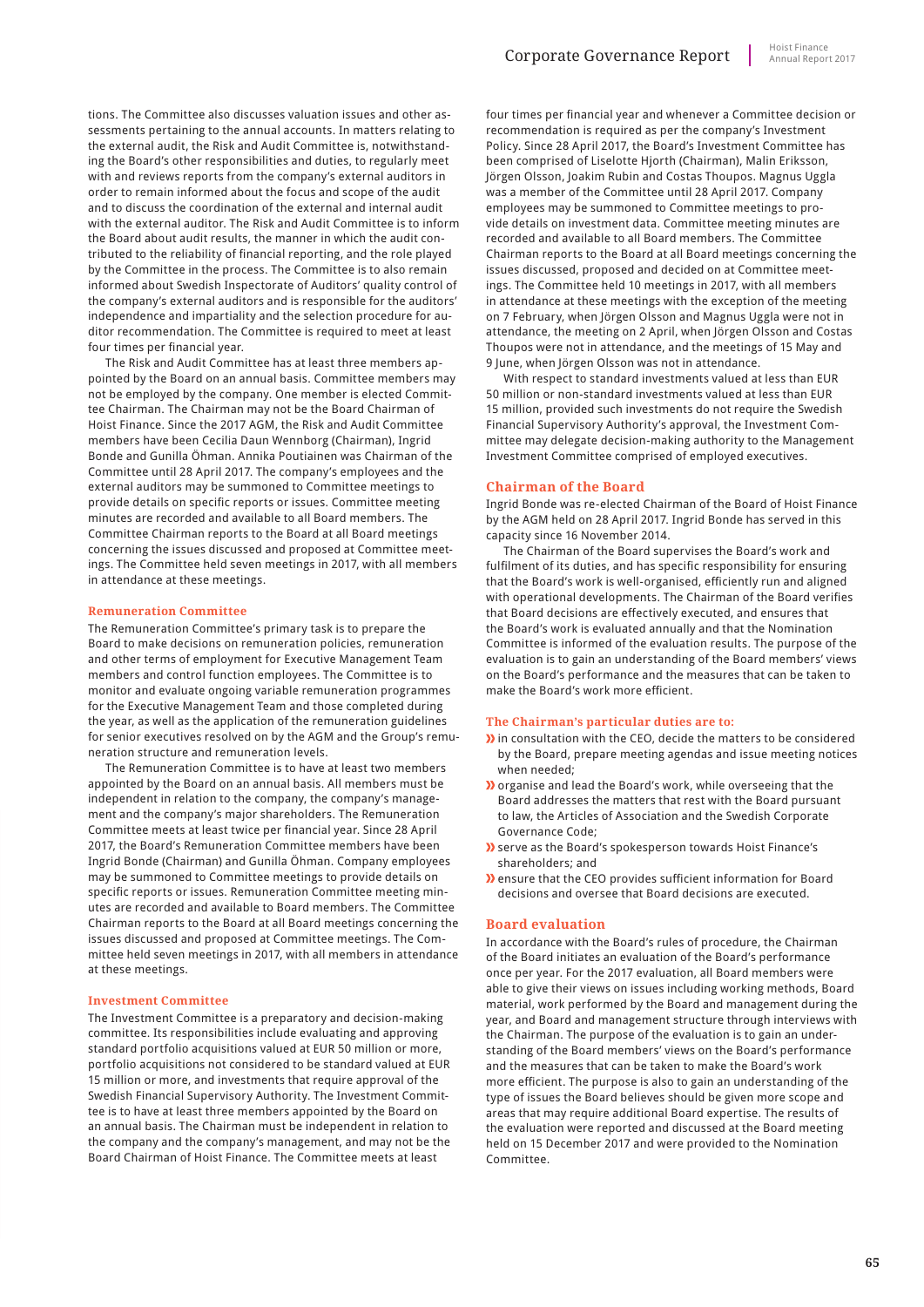#### **CEO and Executive Management Team**

The CEO is appointed by the Board and runs the business in accordance with instructions adopted by the Board. The CEO is responsible for the company and Group's day-to-day administration pursuant to the Companies Act. The CEO also works with the Chairman of the Board to decide on matters that will be addressed at each Board meeting. The Board adopts instructions for the CEO each year and evaluates the CEO's duties on a regular basis.

Jörgen Olsson was CEO of Hoist Finance from 2012 until 14 March 2018. Klaus-Anders Nysteen will become the new CEO of Hoist Finance on 15 March 2018. For additional information on the CEO and the CEO's shareholdings, see the section on the company's Board and Executive Management Team and the company's website www.hoistfinance.com.

Hoist Finance's CEO heads the Executive Management Team, which meets regularly and under the forms set by the CEO. Alongside the CEO, the Executive Management Team comprises members appointed by the CEO. The Executive Management Team's role is to prepare and implement strategies, manage corporate governance and organisational issues and monitor the company's financial performance.

The CEO is responsible for ensuring that Board members receive essential information and decision data and for presenting reports and proposals at Board meetings on issues dealt with by the company. The CEO keeps the Board and Chairman updated on the company and Group's financial position and performance. The CEO's work is evaluated by the Board on a continuous basis.

#### **The CEO's main duties include:**

- **)** assuming responsibility for the financial reporting by ensuring that the company's financial reporting is carried out in accordance with applicable law and that assets are managed prudently;
- **>>** serving as Chief Executive Office, which involves managing and coordinating Group companies in accordance with the Board's guidelines and instructions; and
- **I**) ensuring that Board resolutions are executed and keeping the Board updated on the performance of the company and Group's operations, earnings and financial position.

#### **Executive Management Team**

Pontus Sardal has been CFO and Deputy CEO of Hoist Finance since 2011 and 2014, respectively. Pontus Sardal will step down as CFO and Deputy CEO in June 2018 at the latest. For information on the CEO, CFO and other members of the Executive Management Team, see the section on the company's Board and Executive Management Team and the company's website www.hoistfinance.com

See Note 5 for details on the remuneration of the CEO and Executive Management Team.

#### **Sustainability guidelines**

The company's CSR policy is applied throughout the Group, and Group-wide and local goals and measures are incorporated into day-to-day operations. The CSR governance structure is composed of a framework for internal governance and control that includes a functional organisational structure with clear division of responsibilities between management, operations and quality control functions, as well as principles, policies and processes. The Executive Management Team is responsible for the CSR strategy and, while the Group Head of HR has overall responsibility for implementation of the strategy, day-to-day responsibility for achievement of individual targets rests with each regional manager.

#### **Ethical guidelines**

The company's ethical guidelines, comprised of an umbrella document and several ancillary documents, are designed to be applied by both employees and partners. The umbrella document specifies fundamental values and principles and provides information on some of the ancillary documents. All employees receive regular training on ethical issues, and training statistics are monitored on a monthly basis to ensure that all employees receive regular training on ethical issues.

#### **Policies**

Hoist Finance has well-established policies in place for governing and managing various risk areas, such as conflicts of interest, inside information, bribes, money laundering and outsourcing agreements. Specific policies are also in place for the management of acquired loan portfolio customers. Policy documents and training are customised for the company's various functions to achieve the highest possible levels of compliance. To further support policy application and relevance, each policy is assigned to a "document owner" – often the person responsible for the policy's specific area.

#### **Anti-money laundering measures**

The company's measures to prevent money laundering and terrorist financing are integrated into core operational processes, and include risk analyses, policies, customer due diligence procedures, monitoring procedures, employee training and transaction monitoring. The company also has well-established procedures for reporting suspecting money laundering to the competent authorities.

#### **Auditors**

The 2017 AGM re-elected registered public accounting firm KPMG AB as the company's auditor for the period until the close of the next AGM. Authorised Public Accountant Anders Bäckström is Auditor in Charge.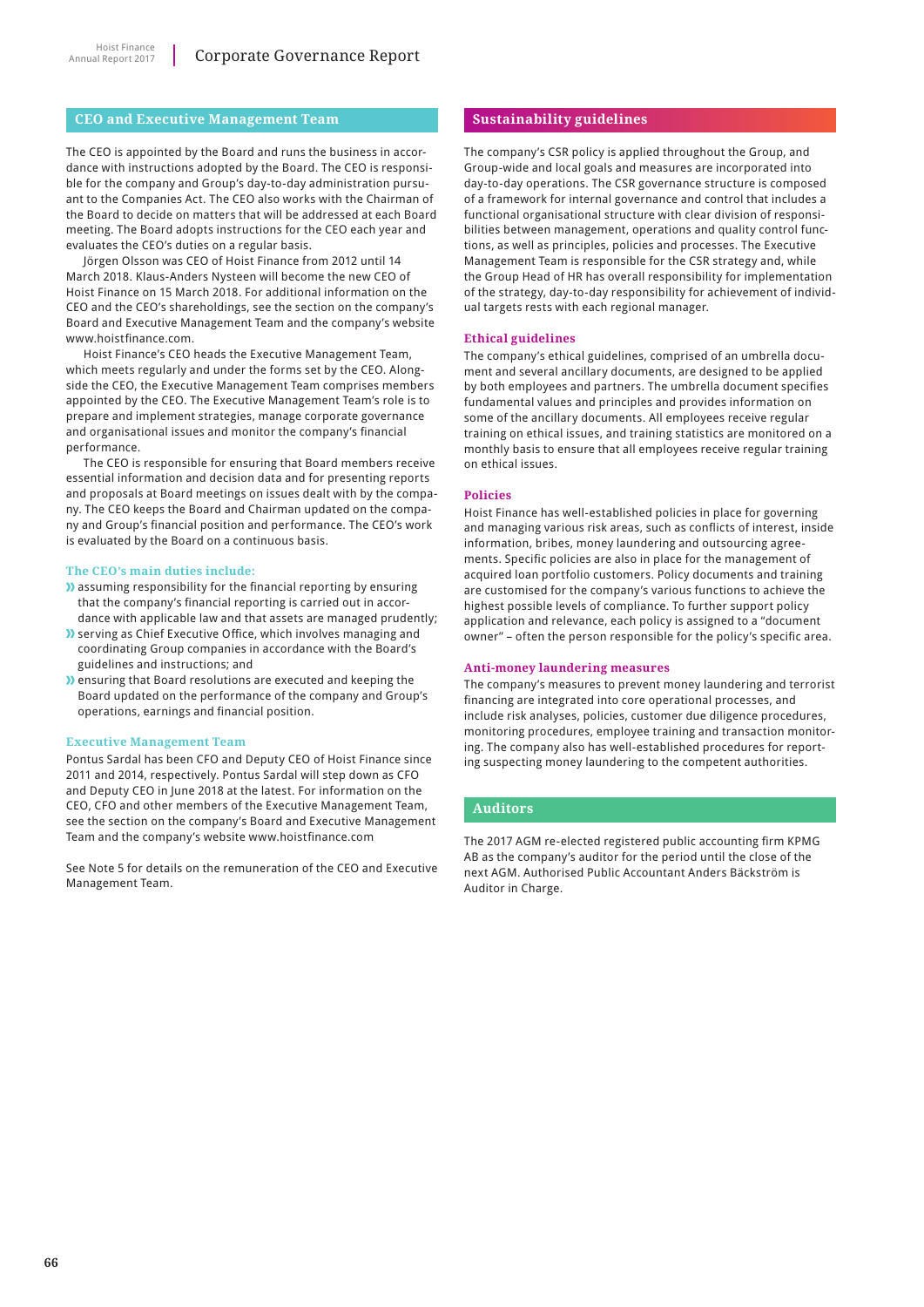#### **Financial reporting**

The Board is responsible for ensuring that the company's organisation is structured in a way that enables its financial situation to be satisfactorily monitored, and that financial statements, such as interim reports and annual accounts, are prepared in accordance with applicable law, accounting standards and other requirements. Interim reports are initially handled by the Risk and Audit Committee and are then issued by the Board as a whole. The Board and Risk and Audit Committee address not only the Group's financial statements and material accounting issues, but also issues concerning internal control, compliance, significant uncertainty in carrying amounts, events after the balance-sheet date, changes in estimates and assessments, and other conditions affecting the quality of the financial statements. The CEO is responsible for ensuring that the company's accounting is prepared in compliance with applicable law and that assets are managed prudently. The company and Group prepare accounts each month. The Board and the Executive Management Team continuously receive information on the company's and Group's financial situation. The Board ensures the quality of financial reporting through its Risk and Audit Committee.

To safeguard financial reporting within the Group, monthly reports are issued directly to a joint inter-Group accounting system that includes quality controls. Detailed analyses and reconciliations are performed in connection with the periodic reporting. The consolidation process also includes a number of specific reconciliation controls. Hoist Finance has developed internal accounting and reporting guidelines, the "Hoist Finance Financial Framework."

#### **Internal reports**

The Board monitors the Group's financial performance, ensures the quality of financial reporting and internal control, and follows up and evaluates the operations on a regular basis. Internal reports, such as consolidated financial statements are regularly prepared and submitted to the Board. An income statement, balance sheet and investment budget are prepared for each financial year and are adopted at the ordinary Board meeting held in December.

#### **Guidelines for remuneration of senior executives, etc.**

Guidelines for remuneration of senior executives were adopted by the AGM on 28 April 2017. Remuneration of senior executives is comprised of fixed salary, variable remuneration, pension and other benefits. Remuneration is designed to encourage senior executives to deliver results in line with the company's targets, strategy and vision and to act in accordance with the company's ethical code of conduct and core values.

Variable remuneration for senior executives may not exceed 50 per cent of the fixed salary. Variable remuneration is based on various financial criteria determined by the Board of Directors, non-financial criteria and linked to the performance of the Hoist Finance Group and the respective business unit as well as to individual targets.

Variable remuneration takes into account the risks involved in the company's operations and is proportional to the Group's earning capacity, capital requirements, earnings and financial position. The payment of variable remuneration must not undermine the Group's long-term interests. The payment of variable remuneration is contingent on the senior executive having acted in compliance with internal rules and procedures, including policies regulating behaviour toward customers and investors. Variable remuneration is not paid to a senior executive who has participated in or been responsible for any action resulting in significant financial loss for the Group or the relevant business unit.

 For senior executives, payment of 60 per cent of the variable remuneration is deferred for a period of at least three years. Variable remuneration, including deferred remuneration, is only paid to the extent warranted by the Group's financial situation and the performance of the Group and the relevant business unit, and the senior executive's achievements.

Pension and insurance are offered under national laws, regulations and market practices in the form of either collective or company-specific plans, or a combination of the two. Hoist Finance has defined-contribution pension plans and does not apply discretionary pension benefits. Remuneration guidelines are presented in their entirety in Note 5. The Board's proposed new guidelines for 2018 are presented in the Administration Report. Information on salaries and other remuneration of senior executives is presented in Note 5.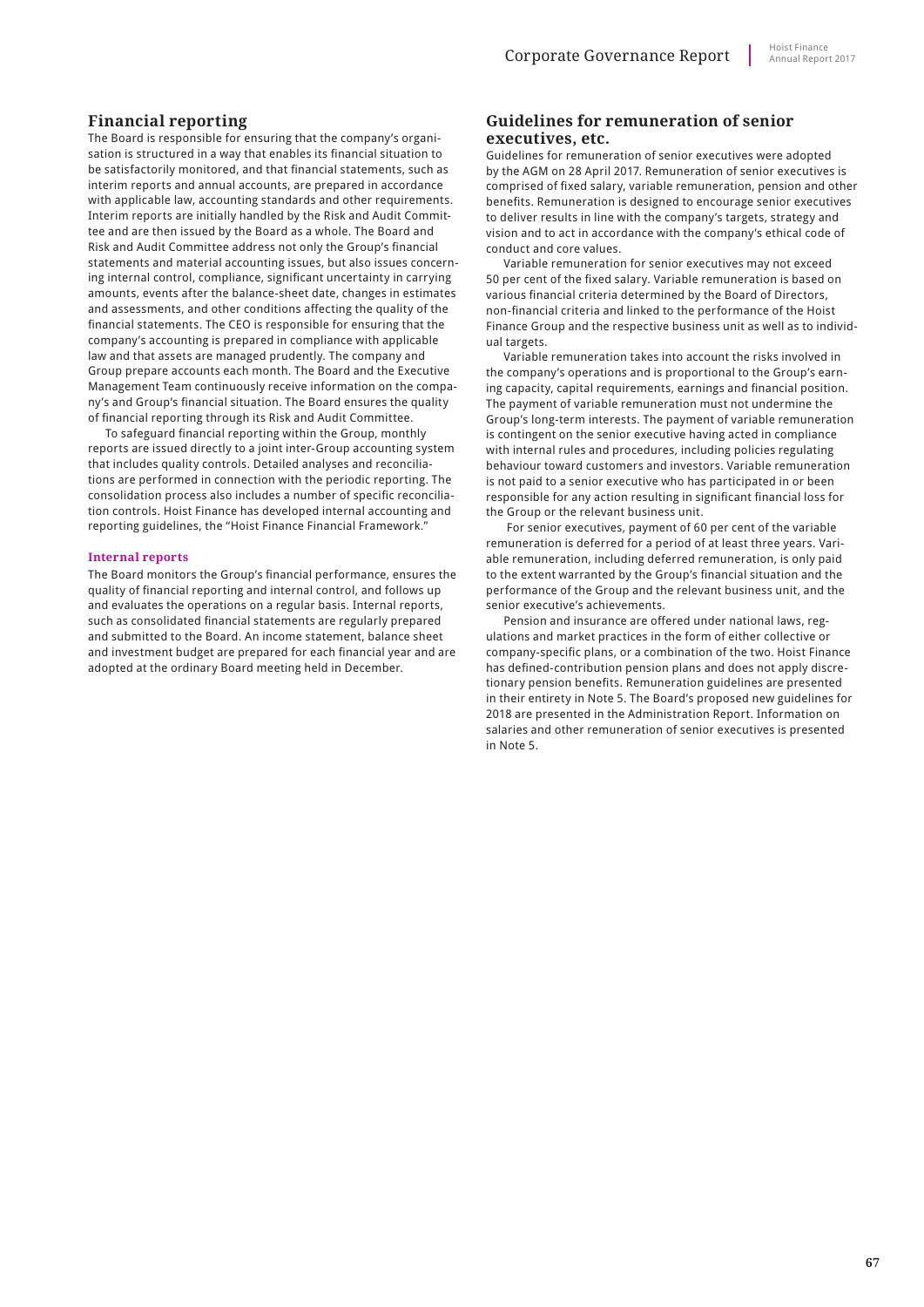# **Internal control over financial reporting**

#### **Internal governance and control**

The internal governance and control process is governed by law and regulations and supervised by the Board. In Sweden, where the company has its registered office, internal governance and control are regulated primarily by the Companies Act, Banking and Financing Business Act, the Swedish Financial Supervisory Authority's regulations and guidelines, the Corporate Governance Code and stock exchange regulations.

Hoist Finance has an internal governance and control framework aimed at creating the environment necessary to enable the entire organisation to promote effective, high quality corporate governance by providing clear definitions, assignments of roles and responsibilities and Group-wide tools and procedures.

Hoist Finance applies the COSO-model for internal control over financial reporting.

COSO focuses on developing a framework that can be directly used by a company's management team to evaluate and improve risk management in three interrelated areas: enterprise risk management (ERM), internal control, and fraud deterrence.



#### **Roles and responsibilities**

The Board is ultimately responsible for limiting and overseeing Hoist Finance's risk exposure. The Board and the Risk and Audit Committee are responsible for establishing the main rules and guidelines for internal control.

The Risk and Audit Committee assists the Board by continuously monitoring the risks that may affect financial reporting and by producing manuals, policies and accounting policies. The Risk and Audit Committee interacts directly with the external auditors.

The CEO is responsible for the effective design and implementation of internal control within the Group. The CFO is responsible for the design, implementation and correct application of the internal control framework at the central level. Local management is responsible for design, implementation and correct application at the local level.

Hoist Finance roles and responsibilities with respect to internal control and risk management are structured in three lines of defence.

The **first line of defence**, comprised of the Board, CEO and business organisation, is responsible for conducting operations in accordance with the adopted risk exposure and internal control framework and pursuant to rules and regulations applicable to Hoist Finance.

The first line of defence has a well-functioning governance structure and effective processes to identify, measure, assess, monitor, minimise and report risks.

The **second line of defence** is comprised of the Risk Control function and the Compliance function, independent units that are not involved in business operations and that report independently of each other to the Board and the CEO.

The **third line of defence** is the Internal Audit function that conducts independent audits and reviews and provides the Board with evaluations of Hoist Finance's internal control and risk management processes.

The three lines of defence jointly form the internal control framework, which is designed to develop and maintain systems that ensure:

- Effective and efficient business operations;
- **>>** Satisfactory risk control;
- **>>** Business management;
- Reliable reporting of financial and non-financial information (internally and externally); and
- Compliance with laws, regulations, supervisory authority requirements and internal policies and procedures.

#### **Areas of responsibility**

#### **Risk Control function**

The Risk Control function is responsible for providing relevant and independent analyses, advice and expert opinions on the company's risks. It is also responsible for the ongoing evaluation and development of the company's risk management framework to ensure its functionality. This involves:

- Verifying that all material risks that the company is exposed to are identified, analysed and managed by the appropriate functions.
- **)** Identifying and reporting on risks arising from deficiencies in the company's risk management. Providing recommendations on correcting deficiencies and thereby avoiding or minimising these risks in future.
- Providing information, analyses and advice on the company's risks to the Board and CEO on a regular basis.
- Providing all relevant information that may constitute decision data when the company develops or changes its risk strategy and risk propensity, and evaluating proposed risk strategies and providing recommendations before decisions are made.
- Evaluating whether company proposals or decisions that may give rise to a significant increase in risk are compatible with the company's risk appetite.
- Identifying, verifying and reporting risks of error in the company's estimates and assumptions that form the basis of the financial statements.
- Evaluating risks prior to company decisions on new or substantially changed products, services, markets, processes or IT systems and in the event of major changes to the company's operations and organisation, and evaluating the anticipated impact on the company's aggregate risk propensity.

#### **Compliance function**

The Compliance function is responsible for supporting the company's compliance with all legal, regulatory and other requirements for its licensed operations.

This involves:

- If Identifying existing risks of the company's failure to comply with its legal, regulatory and other duties with respect to its licensed operations, and monitoring and verifying that these risks are managed by the relevant functions
- Overseeing and monitoring compliance with laws, regulations and other rules, as well as with relevant internal regulations.
- Reviewing and evaluating the functionality and effectiveness of the company's procedures on a regular basis.
- Providing recommendations to relevant persons based on the function's findings.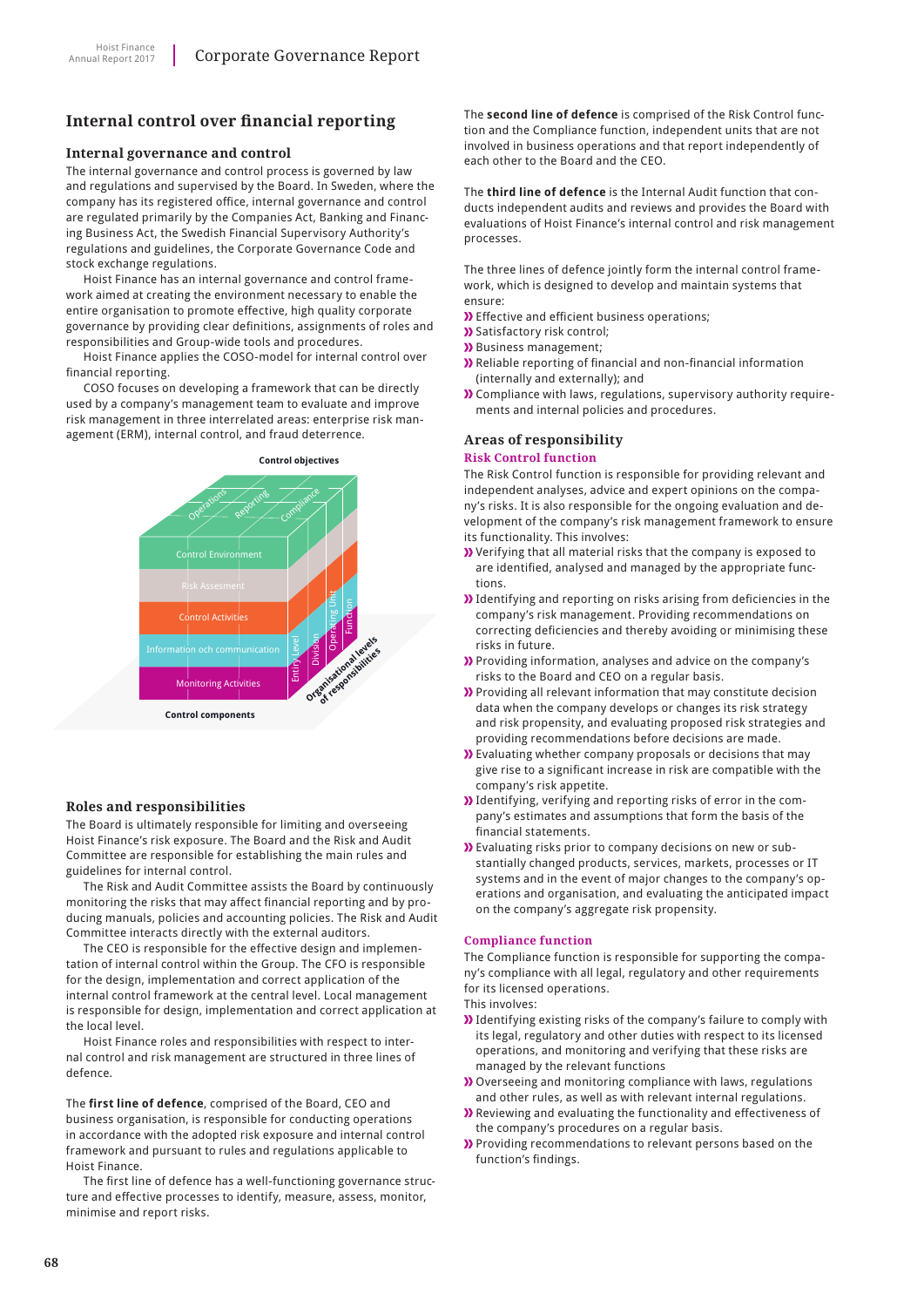- Providing counsel and support to the company's personnel, CEO and Board regarding the laws, regulations and other rules applicable to the licensed operation, and regarding internal regulations.
- Informing and training relevant persons regarding new or amended regulations.
- Ensuring the quality of and continuously updating the company's internal rules, policies and instructions.
- Verifying that new or substantial changes to products, services, markets, processes and IT systems and major changes to the company's operations and organisation comply with legal, regulatory and other requirements applicable to the company's licensed operation.
- Advising and reporting to the Board and the CEO on a regular basis.

#### **Internal Audit function**

The Internal Audit function is responsible for ensuring the independent review and supervision of work performed by the first and second lines of defence. Accordingly, the Internal Audit function follows an updated, risk-based audit plan adopted by the Board, under which it reviews and regularly evaluates:

- Whether the company's organisation, governance processes, IT systems, models and procedures are appropriate and effective.
- Whether the company's internal control is appropriate and effective and whether the operations are conducted in accordance with the company's internal regulations.
- Whether the company's internal regulations are adequate and consistent with laws, regulations and other rules.
- The reliability of the company's financial reporting, including off-balance sheet commitments.
- The reliability and quality of the work performed within the company's various control functions.
- The company's risk management based on adopted risk strategy and risk appetite.
- The Internal Audit function also provides recommendations to relevant persons, based on the function's findings, and monitors whether the measures are subsequently implemented; and reports to the Board on a regular basis.

#### **Internal control process**

The Board of Directors has ultimate responsibility for ensuring that internal control functions efficiently. The internal control and risk management systems for financial reporting are designed to achieve reasonable assurance regarding the reliability of external financial reporting and to ensure that the financial statements are prepared in compliance with generally accepted accounting policies, applicable laws and ordinances and other requirements for listed companies.

Hoist Finance's internal control process follows the COSO model, which is based on the following components:

- Control environment;
- **)** Risk assessment;
- **N** Control activities:
- **)** Information & Communication; and
- **)** Monitoring.

The control environment is the foundation of the company's system of internal control for financial reporting. The control environment is primarily based on the corporate culture and the values that have been established by the Board of Directors and the Executive Management Team, as well as the organisational structure with distinct authorities and responsibilities. Policies and instructions are documented and evaluated continuously. These steering documents, and well-conceived process descriptions, are made available to the personnel concerned.

Risk assessment includes processes for identifying, analysing and evaluating risks arising in financial reporting. This component assesses and prioritises the areas that each business area believes to be the most relevant in the company based on a risk analysis. This risk analysis takes into account both the probability and consequence of a risk materialising. The risk analysis is conducted at Group level to identify and create understanding of the risks arising in the Group, in terms of both materiality and complexity. The risk analysis is then used as the starting point for determining the areas that are to be assigned priority and how the risks in these areas are to be limited and managed.

Control activities are the activities designed to limit the risks and ensure the reliability of the company's organisation. The main purpose of the control activities, which can be of both a manual and automated character, is to uncover and prevent errors and thereby assure the quality of financial reporting. Examples of control activities include authorisation manuals, payment instructions, payment vouchers, reconciliations, business performance reviews, general IT controls and division of responsibilities. Control activities exist at both subsidiary and Group level.

Information & Communication is both an internal tool to strengthen the internal control environment and a process to ensure that correct external information is communicated. Policies and instructions have been adopted and the company's financial manual (Hoist Finance Financial Framework) includes instructions and guidance for accounting and financial reporting. The policies, instructions and financial manual are updated continuously and are available to the entire organisation. Regular meetings are also held with accounting staff and local CFOs to provide information on new or updated rules and regulations applicable to Hoist Finance, and on internal control responsibility. The Group's intranet is another important communication channel. The Board also receives information regarding risk management, internal controls and financial reporting from the control functions and the Risk and Audit Committee. A communication and information policy has been established to ensure that the information disclosed externally is correct and complete.

Monitoring occurs at all levels in the Group. The company regularly evaluates the internal controls for financial reporting. Work on the internal control is reported to the Board of Directors and the Risk and Audit Committee. This reporting forms the foundation for the Board's evaluation and assessment of the efficiency of the internal control of financial reporting and also constitutes a basis for decisions about potential improvement measures.

#### **Financial reporting competencies**

The quality of financial reporting is largely controlled by the organisation's expertise in accounting matters and the way in which the Finance, Accounting and Treasury Departments are staffed and organised. The Executive Management Team is continuously involved in ongoing financial reporting and therefore always has insight into the preparation of financial information. The Finance Department is organised and staffed based on the need to ensure that the Group maintains high accounting standards and complies with accounting laws, regulations and standards. The Executive Management Team works actively to ensure that the Group has employees with the necessary expertise in all key positions and that there are procedures in place to ensure that employees have the requisite knowledge and skills.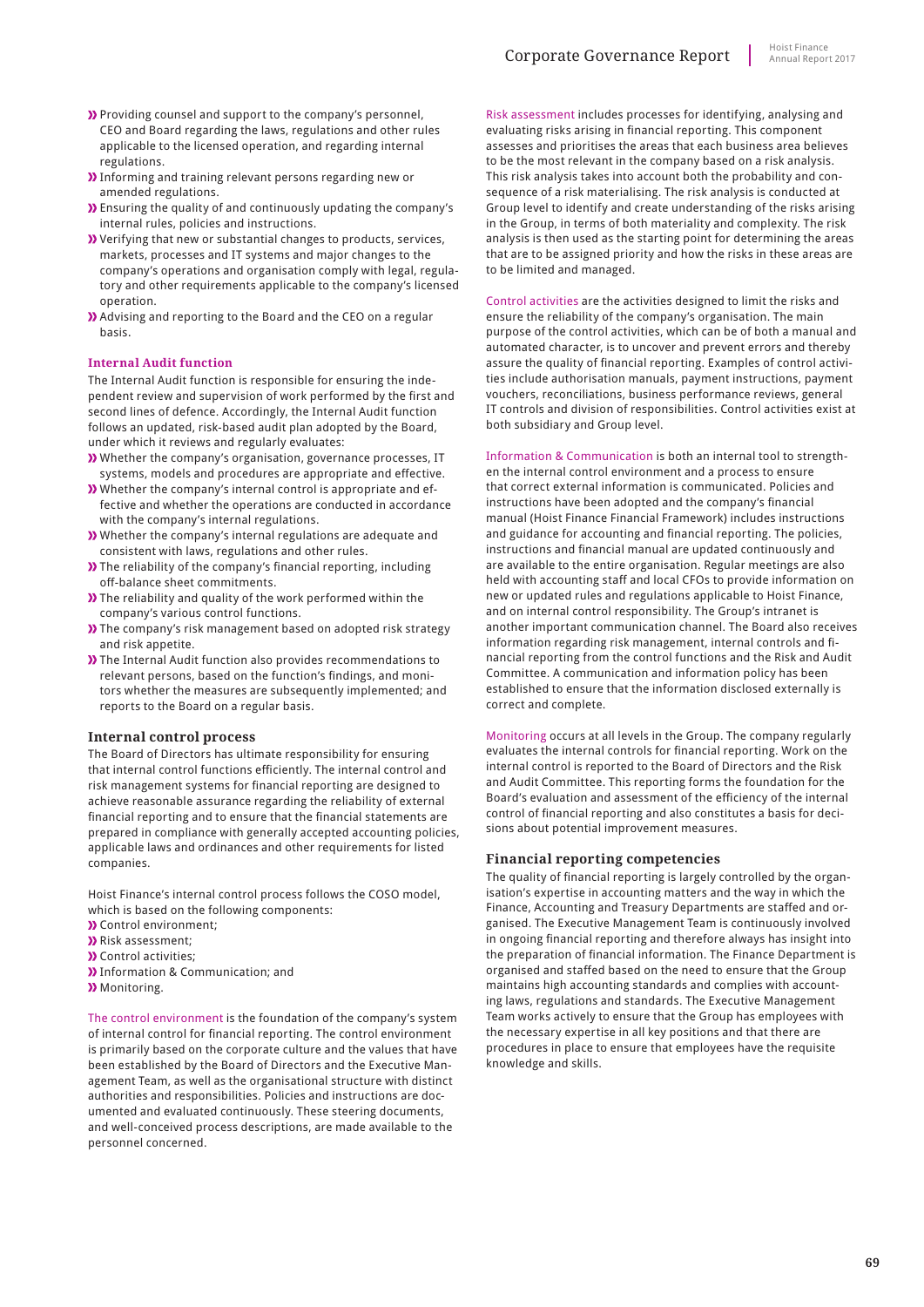# **Board of Directors**



# **Ingrid Bonde**

#### **Chair of the Board**

Board member since 2014.

**Born**: 1959.

**Education:** Master of Business Administration, Stockholm School of Economics and studies at New York University.

#### **Internal assignments:**

*Executive assignment: –*

*Non-executive assignments:* The Board, Chair Remuneration Committee, Chair Risk and Audit Committee, member

#### **External assignments:**

*Executive assignment: –*

*Non-executive assignments:* Loomis AB, Board member Securitas AB, Board member I.Bonde AB, Board member Danske bank A/S, Board member

*Assignments in organisations performing mainly non-commercial business:* The Swedish Corporate Governance, Board member Swedish Climate Policy Council, Chair

**Previous experience:** CFO and Deputy CEO of Vattenfall, president and CEO of AMF, Director General of the Swedish FSA, Deputy Director General of the Swedish National Debt Office, Vice President Finance of SAS, Vice President foreign currency funding and debt management at the Swedish National Debt Office

**Independent** in relation to the company and management and to major shareholders.

**Shareholding:** 15,600 shares.



### **Cecilia Daun Wennborg**

**Board member** Board member since 2017.

**Born**: 1963.

**Education:** Bachelor of Business Administration, Stockholm University.

#### **Internal assignments:**

*Executive assignment: –*

*Non-executive assignments:* Board member Risk and Audit Committee, Chair

#### **External assignments:**

*Executive assignment: –*

*Non-executive assignments:* Getinge AB, Board member ICA Gruppen AB, Board member Loomis AB, Board member Bravida Holding AB; Board member Hotell Diplomat AB, Board member Atvexa AB, Board member Oncopeptides AB, Board member CDW Konsult AB, Board member

*Assignments in organisations performing mainly non-commercial business:* Sophiahemmet AB, member Association, Board member The Swedish Securities Council, member

Oxfam Foundation in Sweden, Board member

**Previous experience:** VP, CFO and Head of Strategy and Corporate Governance at Ambea, CEO and CFO at Carema, Acting CEO at Skandiabanken, Head of Swedish Operations Skandia Group and CEO at SkandiaLink.

**Independent** in relation to the company and management and to major shareholders.

**Shareholding:** 3,500 shares.



# **Malin Eriksson**

#### **Board member**

Board member since 2017.

**Born**: 1971. **Education:** Bachelor of Science in Business, Ithaca College, New York.

#### **Internal assignments:**

*Executive assignment: –*

*Non-executive assignments:* Board member Investment Committee member

#### **External assignments:**

*Executive assignment:*  Credigy, Founder and Partner

*Non-executive assignments:* TIMJ AB, Board member

*Assignments in organisations performing mainly non-commercial business:*–

**Previous experience:** Board member and Head of Investment Committee in Lindorff Group, CEO at Rio Branco Aquisição e Administração de Creditos and Senior Consultant at Monitor

**Independent** in relation to the company and management and to major shareholders.

**Independent:** 6,500 shares.



# **Liselotte Hjorth**

#### **Board member**

Board member since 2015.

**Born**: 1957.

**Education:** Bachelor of Science in Business Administration and Economics, Lund University.

#### **Internal assignments:**

*Executive assignment: –*

*Non-executive assignments:* Board member Investment Committee, Chair

#### **External assignments:**

*Executive assignment: –*

*Non-executive assignments:* Ativo Finans AB, Board member, Chair of the Board White Intressenter AB, Chair of the Board Eastnine AB (publ), Board member Rikshem AB (publ), Board member Kungsleden AB (publ), Board member

*Assignments in organisations performing mainly non-commercial business:*–

**Previous experience:** Various positions at SEB Group including Group Credit Officer and Executive VP, and most recently Global Head of Commercial Real Estate and Member of the Management Board SEB AG. Board member of the Swedish National Debt Office, the German-Swedish Chamber of Commerce in Stockholm and the Swedish Chamber of Commerce in Düsseldorf.

**Independent** in relation to the company and management and to major shareholders.

**Shareholding:** 4,700 shares.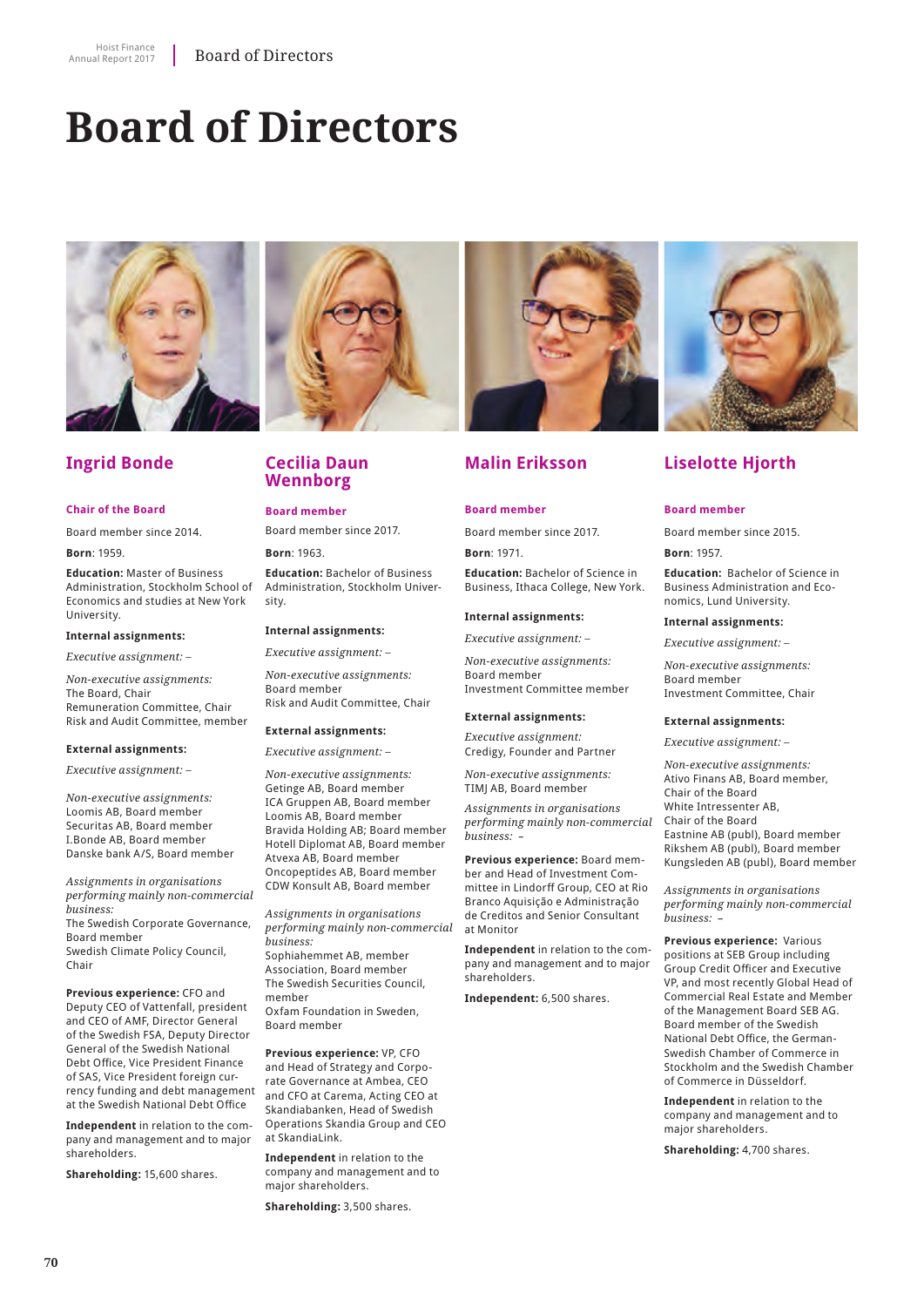

# **Jörgen Olsson**

#### **Board member**

Board member since 2010.

**Born**: 1961.

**Education:** Bachelor of Science in Business and Economics, Luleå University.

#### **Internal assignments:**

*Executive assignment:* Managing Director until 14 March 2018

*Non-executive assignments:* Board member Investment Committee member Hoist Finance SAS, Chair of the Board Hoist Italia S.r.l., Chair of the Board Hoist Kredit Ltd., Board member

#### **External assignments:**

*Executive assignment: –*

*Non-executive assignments:* Deciso AB Deciso Holding AB

*Assignments in organisations performing mainly non-commercial business: –*

**Previous experience:** Head of Corporate Banking at Kaupthing Bank Sweden, senior positions at SEB/Enskilda Corporate and Group Treasurer at Elekta AB

**Not independent** in relation to the company and management.

**Shareholding:** 3,292,369 shares through Deciso AB and own holding.

# **Joakim Rubin**

#### **Board member**

Board member since 2017.

**Born**: 1960.

**Education:** Master of Science Industrial Engineering and Management, Linköping Institution of Technology.

#### **Internal assignments:**

*Executive assignment:* –

*Non-executive assignments:* Board member Investment Committee member

#### **External assignments:**

*Executive assignment:* Zeres Capital, Founding Partner

*Non-executive assignments:* Cramo Plc, Board member Capio AB (publ), Board member ÅF AB, Board member

*Assignments in organisations performing mainly non-commercial business: –*

**Previous experience:** Senior Partner and Head of CapMan Public Market, and different positions at Handelsbanken inter alia, Head of Corporate Finance and Debt Capital Markets. Board member in Sanitec Plc, B&B Tools, Intrum Justitia, Proffice and Nobia.

**Independent** in relation to the company and management and to major shareholders.

**Shareholding:** 0 shares, Zeres Public Market Fund own 7,012,354 shares.

# **Costas Thoupos**

#### **Board member**

Board member since 2013.

**Born**: 1969. **Education:** GCE Advanced Level, Storbritannien.

#### **Internal assignments:**

*Executive assignment:* –

*Non-executive assignments:* Board member Investment Committee member Hoist Kredit Ltd., Board member

#### **External assignments:**

*Executive assignment: –*

*Non-executive assignments: –*

*Non-executive assignments: performing mainly non-commercial Assignments in organisations business: –*

**Previous experience:** CEO (until late 2012) and Group Commercial Director at Hoist Finance. Background in structured finance and investment banking from Barclays Debt Capital Markets and Barclays Capital focusing on the specialty finance sector and in particular strategic funding for the debt purchase area

**Not independent** in relation to the company and management

**Shareholding:** 2,440,698 shares.

# **Gunilla Öhman**

#### **Board member**

Board member since 2014.

**Born**: 1959.

**Education:** Master of Business Administration, Stockholm School of Economics.

#### **Internal assignments:**

*Executive assignment: –*

*Non-executive assignments:*  Board member Risk and Audit Committee member Remuneration Committee member

#### **External assignments:**

*Executive assignment:* Edgeware AB, Head of IR

AMF Fonder AB, Board member Carrara Communication AB, Board member Tiferna AB, Deputy member Gunilla Wikmans enskilda firma, owner

IR and communications consultant

*Assignments in organisations performing mainly non-commercial business: –*

**Previous experience:** Board member of HMS Networks, Oatly, Proffice and SJ. Previous positions at SEB, the Swedish Central Bank and the Deposit Guarantee Board as Head of Communication.

**Independent** in relation to the company and management and to major shareholders

**Shareholding:** 4,000 shares through Carrara Communication AB.

**Anders Bäckström Auditor in Charge**

Authorised Public Accountant KPMG AB **Born:** 1966.

**Independent:** 0 shares.

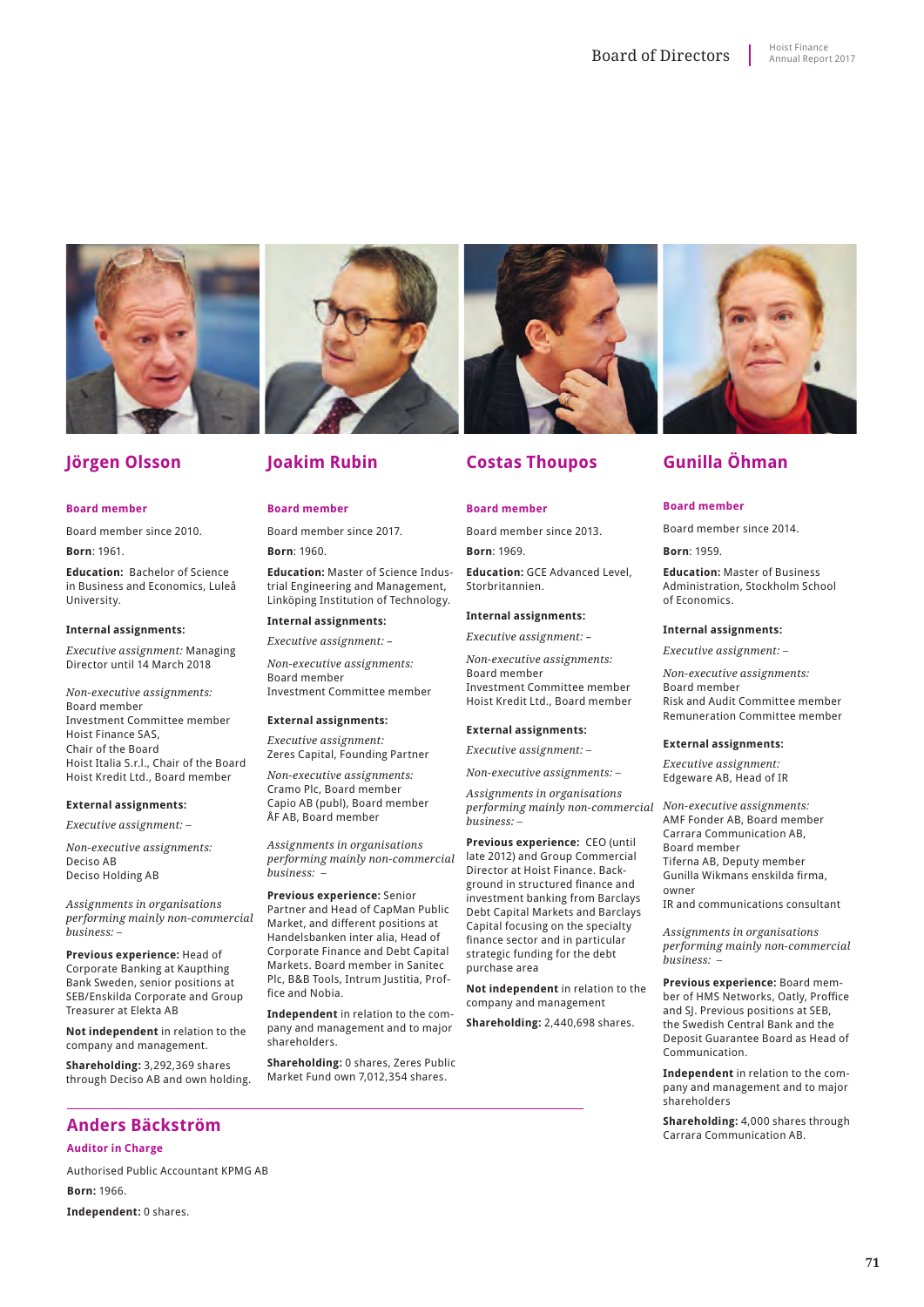# **Executive Management Team**



# **Jörgen Olsson Former CEO**

Hoist Finance employee from 2012 until 14 March 2018.

**Born:** 1961.

**Education:** Bachelor of Science in Business and Economics, Luleå University.

**Previous experience:** Head of Corporate Banking at Kaupthing Bank Sweden, senior positions at SEB/Enskilda Corporate and Group Treasurer at Elekta AB.

**Shareholding:** 3,292,369 shares through Deciso AB and own holding.



**Anders Carlsson Head of Group Legal**

Hoist Finance employee since 2014.

**Born:** 1983.

**Education:** Master of Laws (LL.M.), Stockholm University.

**Previous experience:** Attorney at a larger Swedish law firm.

**Shareholding:** 81,879 shares.



## **Ulf Eggefors Head of CEO Office, Head of**

**Group HR and Acting Regional Director Region West Europe**

Hoist Finance employee since 2017.

**Born:** 1961.

**Education:** Economic studies at Stockholm University.

**Previous experience:** Global Head of Trade Finance Services at Swedbank, CFO at Cell Mark and a number of senior positions with SEB in Stockholm and London.

**Shareholding:** 3,100 shares through closely related persons' holding.



## **Stephan Ohlmeyer Chief Investment Officer**

Hoist Finance employee since 3 January 2018.

**Born:** 1968.

**Education:** PhD and Diploma in Physics, University of Hamburg, Germany.

**Previous experience:**

Managing Director at Lone Star, Chief Investment Officer at Intrum, Investment Professional at Och-Ziff and Värde, Managing Director at Goldman Sachs and Associate at Morgan Stanley and Chase Manhattan.

**Shareholding:** 0 shares.



# **Klaus-Anders Nysteen**

**New CEO**

Hoist Finance employee since 15 March 2018.

**Born:** 1966.

**Education:** Master of Business administration from Norwegian school of economics and business administration (NHH).

**Previous experience:** CEO Lindorff Group, CEO Entra Eiendom AS, CFO Statoil Fuel & Retail ASA, CEO Storebrand Bank ASA.

**Other assignments:** Chairman of Webstep ASA and Board member in Asset Buyout Partner AS.

**Shareholding:** 32,870 shares.